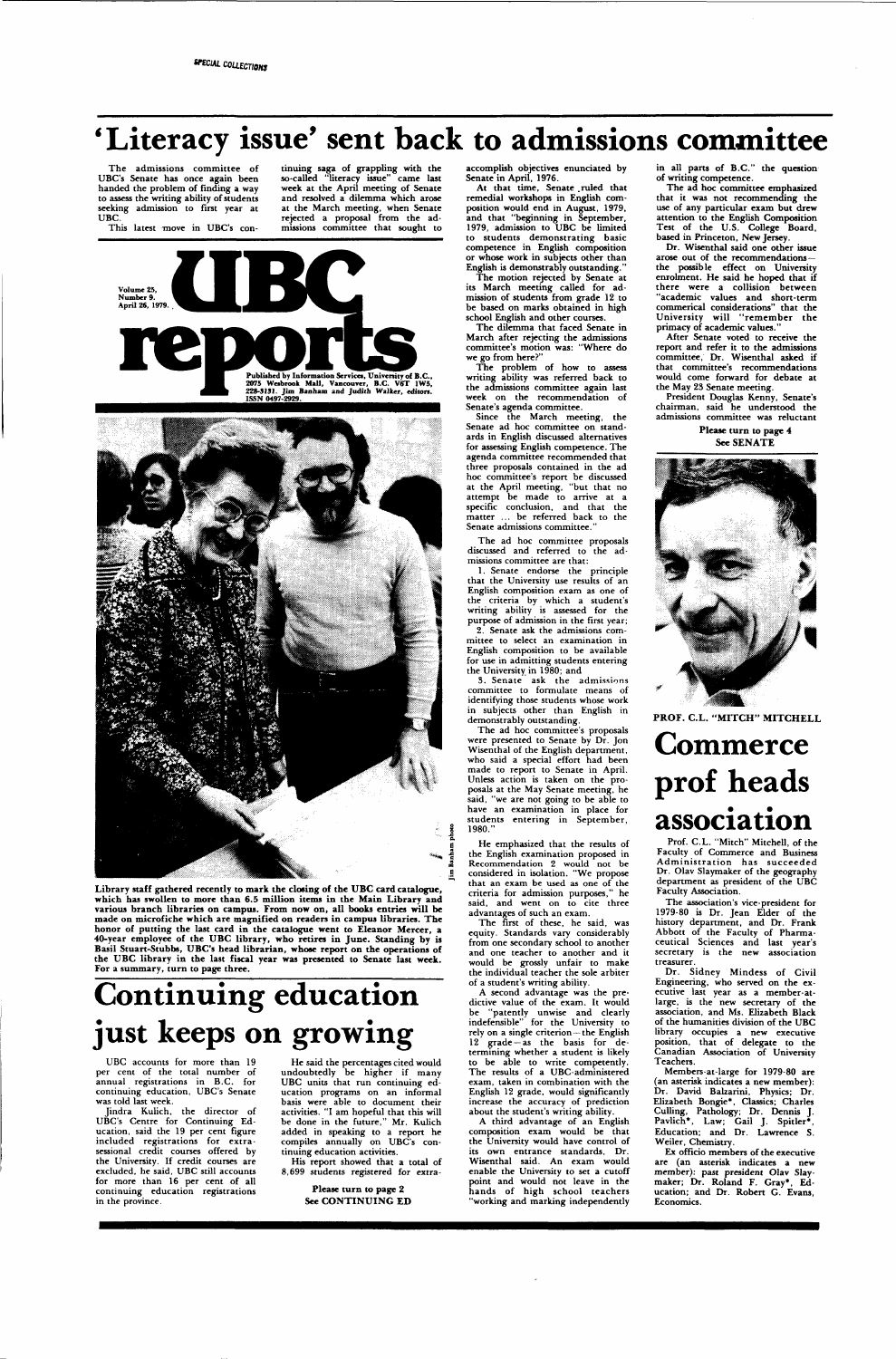### **UBCreports** page 2



**Prof. Michael Bullock, of UBC's Department of Creative Writing, is the winner of the \$5,000 Canada Council Translation Prize for 1978 for his translation of** *Stories for Late Night Drinkers,* **by Quebec author Michel Tremblay, published by Intermedia Press of Vancouver. Prof. Bullock is multi-talented—the paintings on the wall in the background are by him and he has just had a volume of poetry, entitled** *Black Wings White Death,*  **published.** 

# **Administrator studies UBC mailing lists**

Those who depend on mailing lists at UBC to get their message around will be pleased to get in the next few weeks a questionnaire from the Computing Centre's Database Administrator.

The questionnaire will be used to

Robin Russell, the database administrator at the Computing Centre, says this is a first step toward co-ordinating all the different mailing lists people use on campus. Much of the data in these mailing lists is duplicated, she says, and that duplication often means that an address or a name is right on one list and wrong on another.

hope that more duplications won't be created. The inventory might also be used

gather information on all mailing lists on campus —who owns them, who uses them, who's on them, and so on. Everyone who has a mailing list, no matter how small or how specific, is requested to fill out the questionnaire.

Once the inventory of mailing lists is completed, it will be distributed to interested users with the

to attempt to reduce the number of mailing lists in cases where duplications exist.

If you know of a mailing list,



#### CONTINUING EDUCATION **Continued from** page 1

sessional credit courses offered at night during the winter session and during the spring and summer sessions. A breakdown of the registration total showed 2,107 students took courses during the winter session, 2,642 registered during the spring session and 3,975 attended summer session during the 1977-78 academic year.

and want to make sure you'll be on the distribution list for the questionnaire, please contact Robin Russell at the Computing Centre, local 4791.

Another of Ms. Russell's projects is to standardize the codes and abbreviations which are,used around the campus for computerized records and data. This standardization will be particularly important as people share their data more and more.

Enrolment in Guided Independent Study (correspondence) courses  $\epsilon$  offered by the University totalled  $-1,034$ , the report showed. Of this total, 865 were for degree credit, 29 for certificate credit and 140 were for non-credit courses.

Establishing standard codes is a big job, Ms. Russell admits, and she'd like to start with two areas faculty and department codes, and report identification for computerproduced reports. If you have comments, suggestions, or existing standards or codes for consideration, please forward them to Robin Russell. **Professor emeritus of Poultry Science Jacob Biel y will be honored during meetings of the Canadian Federation of Biological Societies at UBC in June. He'll receive the Nutrition Society of Canada's \$1,000 Earle William McHenry Award for his teaching, research and advocacy of education in nutrition during a 33-year career at UBC. He was head of UBC's Department of Poultry Science from 1952 until his retirement from** active teaching **and research in 1968, when** he became a research professor.

**CONTINUING EDUCATION IN THE HEALTH SCIENCES.** This division staged a total of 238 courses—129 on campus and 109 off campus —which attracted 11,246 registrations. Additional emphasis was placed on development of interprofessional activities in 1977-78 and a network of continuing education co-ordinators was established in dentistry. **COMMERCE AND BUSINESS ADMINISTRATION .** This unit registered 10,277 persons for courses and seminars operated by the diploma division, the real estate division and executive programs. Many of the seminars offered by the latter division were staged in offcampus centres, including Victoria, Kamloops, Kelowna, Cranbrook, Prince George, Calgary and Toronto. **FACULTY OF EDUCATION.**  The faculty is involved in continuing education for teachers in a



**BOTANICAL GARDEN.** The garden offered 81 classes with 1,417 participants and responded to 2,243 enquiries from the public. The Friends of the Garden were responsible for 46 guided tours with 1,525 participants.

**Dr. Richard Pearson, an archeo**logist in the Department of **Anthropology and Sociology, is one of 13 Canadian university teachers who have been awarded prestigious fellowships by the John Simon Guggenheim Memorial Foundation of New York. He'll use the award to carry out a** study of **artifacts illustrating the economic and social life of people who** lived **during the**  Jomon, or prehistoric, culture of **Japan.** His research **will lead to**  a **book.** 

**FREE PUBLIC LECTURES, COURSES AND SEMINARS.** More than 7,800 persons attended 27 public lectures given by Cecil H. and Ida Green Visiting Professors. The UBC Computing Centre attracted more than 1,000 persons to 27 free, non-credit courses on 17 topics. The Institute of Applied Mathematics and Statistics offered 95 seminars and colloquia. Concerts staged by the Department of Music attracted 5,000 persons and 10 stage productions at the Frederic Wood Theatre and the Dorothy Somerset Studio were attended by an estimated 18,900 persons. **OFFIC E O F EXTRA-SES - SIONAL STUDIES.** In association with the Faculty of Education, the office organized a total of 52 offcampus credit courses, held in 26 locations in B.C. These courses served 911 students. "This activity," the report comments, "was made possible through ... financial support from the Interior University Programs Board and the willingness of faculty to travel extensively, sometimes under rather adverse conditions."

Here are some other highlights from the report.

**CENTRE FOR CONTINUING EDUCATION.** Registration in programs offered in this unit was up 6 per cent from 33,377 to 35,436. At least six new programs were offered by the centre, which expanded programming in the interior of B.C. and established citizens advisory committees in a number of Okanagan/Thompson centres to assist staff in exploring local needs and assisting in program arrangements

major way by offering on- and offcampus credit and non-credit courses and by meeting requests from school districts and teachers associations.

The faculty's field development office provided instructors who devoted 3,030 hours to teaching credit courses and 572.5 hours to non-credit courses.

Other figures for hours devoted to continuing education activities by education faculty members are : lectures - 1,092; seminars, workshops, etc. - 4,092; conferences - 2,685; and various performances (e.g., music) and exhibits - 809.

**MUSEU M OF ANTHROPO - LOGY.** Quite apart from paid admissions, the museum attracted 9,473 persons for Sunday afternoon and Tuesday evening lectures, demonstrations, concerts and film showings.